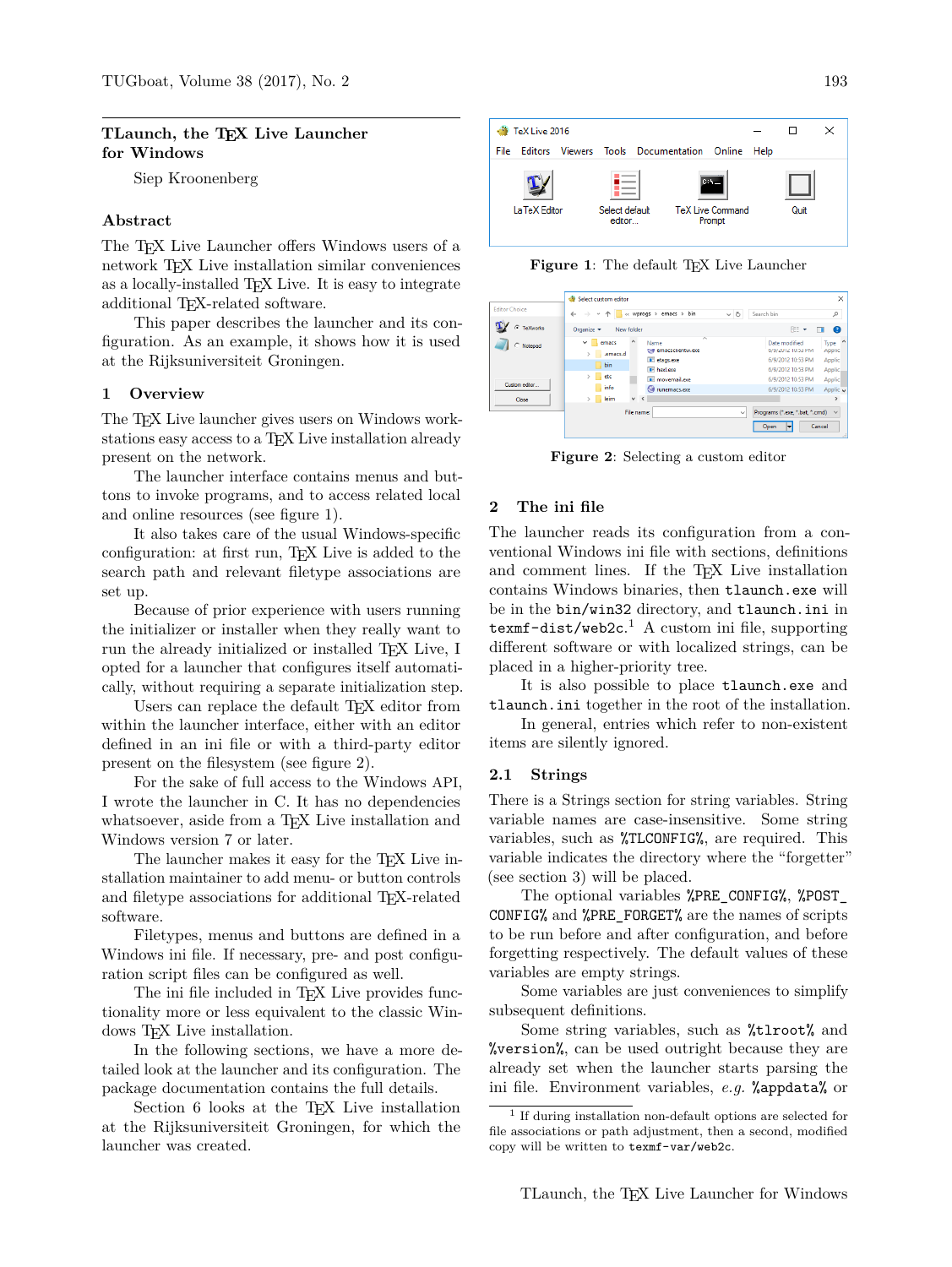%UserProfile% can also be used outright. See the package documentation for the full list.

A few example string definitions:

```
[Strings]
TLNAME=TeX Live %VERSION%
; tlaunch configuration directory
TLCONFIG=%userprofile%\.texlive%VERSION%\tlaunch
TLSCRIPTS=%tlroot%\scripts
POST_CONFIG=%TLSCRIPTS%\post_config.cmd
; optional announcement text
ANNOUNCE=TeX Live Launcher with extras
```
# **2.2 Filetype associations**

In Windows, the association of a filename extension with a program is indirect: an extension is associated with a filetype and a filetype is associated with a command. An example of a filetype definition in the ini file:

# [FT:TL.TeXworks.edit.%VERSION%] COMMAND="%tlroot%\bin\win32\TeXworks.exe" EXTENSIONS=.tex .cls .sty

The name of the ini file section consists of the filetype name with an 'FT:' prefix. When a file with a listed extension is double-clicked in a file manager, Windows will run COMMAND with the (quoted) filename appended. If a more complex command is required, *e.g.* with parameters coming after the filename, the section can define a more complex command-line with a SHELL\_CMD entry.

# **2.3 Menus and buttons**

The ini file can contain a buttons section and sections for menus, with the latter indicated by an MN: prefix to the section name. Within the section entries, the key is the string to be displayed and the value is the action to be taken.

In the case of a button, the display string is put underneath the button (see figure 1). The launcher tries to find a suitable icon to place on the button itself, but has a fallback icon if it cannot find anything. This fallback icon is used for the Quit button in figure 1.

A few examples:

```
[MN:File]
Browse installation=explorer.exe "%tlroot%\.."
Quit=FU:quit
```
[MN:Viewers] PostScript Viewer=FT:TL.PSView.view.%VERSION% DVI Viewer=FT:TL.DVIOUT.view.%VERSION%

```
[MN:Documentation]
LaTeX Introduction=SO:%tlroot%\...\lshort.pdf
FAQ=SO:%tlroot%\...\newfaq.pdf
```
[Buttons]

LaTeX Editor=FU:default\_editor Select default editor...=FU:editor\_select Quit=FU:quit

The value, which is the associated action, can take several forms:

- No prefix: a command to be executed.
- With a prefix FT:, the associated action is the COMMAND of the indicated filetype, which should be defined earlier in the file.
- Prefix SO: (shell object) meaning in this case a file or url that Windows should know how to open.
- Prefix SC: indicates a script object defined earlier in the ini file; see the package documentation.
- Prefix FU: indicates a predefined function; see the package documentation.

# **2.4 The General section**

The most important options in this section replicate options from the TEX Live installer:

Filetypes Allowed values are none, new (default) and overwrite

searchpath Allowed values are 0 and 1 (default)

Both entries and the section itself are optional. For example:

[General] FILETYPES=new SEARCHPATH=1

# **3 Forgetting**

The launcher has functions to undo and redo configuration, which can be assigned to menu items. However, the installation may not be under the user's control and may no longer be around when the configuration is to be cleared out.

Therefore, the launcher creates a so-called forgetter as part of its first-time initialization. This forgetter consists of a copy of the launcher and a modified copy of the configuration file, both placed under the user's profile. This copy knows from its location that it is intended to run as forgetter and not as launcher.

## **4 Scripts**

The launcher can run scripts and command-line utilities, and display their output in a window. The ini file can specify scripts for *e.g.* supplemental initialization and cleanup (see section 2.1). Section 6.1 shows some examples. It is also possible to assign scripts to menu entries and to buttons. More about scripts is in the package documentation.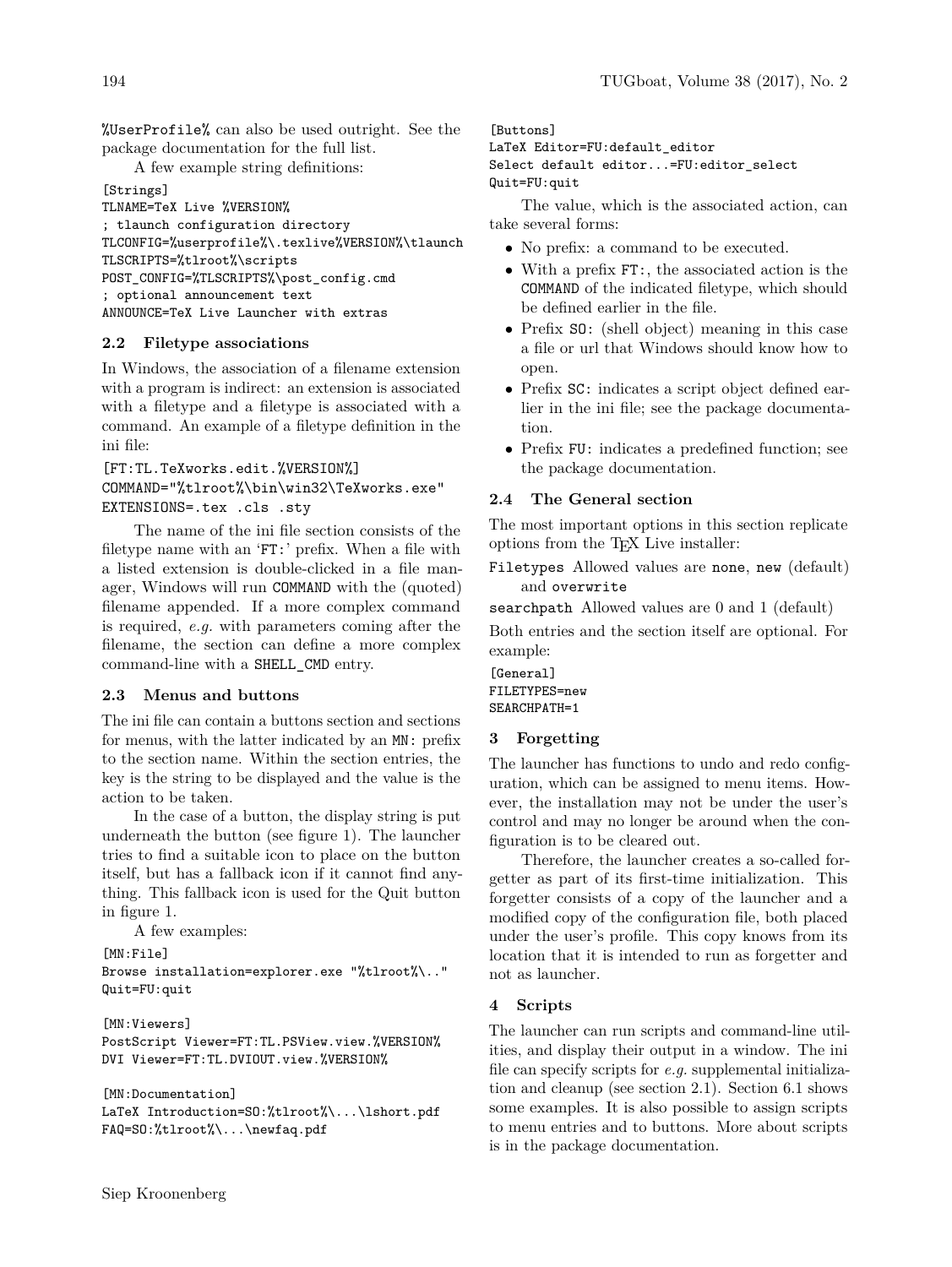

**Figure 3**: The TEX Live Launcher at the Rijksuniversiteit Groningen

### **5 Launcher-based installations**

The 2017 TFX Live installer offers the option of creating a launcher-based installation, as an alternative to creating menu shortcuts. If this option is selected, then no path adjustment is done and no filetype associations are created by the installer itself. The installer invokes the launcher with a special option to 'install' itself, *i.e.* to create a start menu shortcut and an uninstaller registry entry for itself. In case of a single-user install, it also performs a first-time initialization.

With such an installation, the T<sub>EX</sub> Live installer no longer has direct dealings with the Windows API, or with the Perl modules providing API access.

For purposes of trying out the launcher, TEX Live includes a script tlaunchmode which can switch the installation between classic and launcher mode without reinstalling TEX Live.

## **6 The launcher at the Rijksuniversiteit Groningen**

Workstations at our university are mostly centrally managed. Typically, users have a centrally managed Start menu on their Windows workstation. The IT people put the TEX Live Launcher in this menu, so users are just one click away from starting to use T<sub>E</sub>X Live.

Settings are centrally backed-up on logout and restored on login. So a user's desktop looks very similar, whatever physical workstation [s]he works on. This same desktop is also available remotely. In addition, users have a network share for storing their own files. This share is also available from any workstation on which they log in.

### **6.1 Additional software**

The additional programs at our university include:

- More editors: TeXnicCenter and TeXstudio. Both offer extensive assistance in editing math.
- The PDF viewer SumatraPDF. This viewer provides source–PDF synchronization for TeXnic-Center, which has no built-in PDF viewer.
- The Java-based bibliography manager JabRef.
- The epspdf GUI with bundled single-file Tcl/Tk runtime (https://ctan.org/pkg/epspdf).
- The pseudo-WYSIWYG L<sub>Y</sub>X L<sup>AT</sup>F<sub>X</sub> editor.

There are menu items for additional documentation, such as the LAT<sub>EX</sub> classes for the university house style. Controls for the TEX Live Manager and for uninstalling T<sub>EX</sub> Live itself are omitted, since those tasks are reserved for the maintainer of the installation.

All these programs were installed on a scratch system and from there copied into the TEX Live installation tree. 'Installed' this way, most of them run more or less ok from their new location.

However, some fixes were desirable and were implemented via a postconfig script (see section 2.1):

- **TeXnicCenter** While TeXnicCenter can autoconfigure itself nicely for MiKTFX, it asks TFX Live users a series of questions about what is where. To spare users those questions, I wrote a vbscript which emulates the MiKT<sub>E</sub>X autoconfiguration for TEX Live, and which is invoked by the postconfig script.
- **TeXstudio** This editor by default checks at startup whether there is a new version. The postconfig script turns this option off in an existing or newly-created TeXstudio configuration file.
- **TEXworks** borrows some dictionaries from TeXstudio.
- **SumatraPDF** This PDF viewer also tests for updates, which are dealt with in the same way as for TeXstudio. It also requires a registry setting to specify that this is *not* a portable installation, and it should store its settings under the user's profile.
- **LYX** First-time initialization can take a very long time. Therefore, a L<sub>Y</sub>X user configuration directory has been prepared in advance. The postconfig script copies it to the user's profile.<sup>2</sup>

The launcher documentation contains a file rug.zip with slightly sanitized versions of the scripts and configuration files actually used at our university installation.

### **7 Problems**

### **7.1 Non-roaming filetype associations**

In a standard Roaming Profiles setup, filetype associations do not roam. I plan to add an option to the launcher to restore missing filetype associations

 $2$  There is also a shared L<sub>Y</sub>X configuration file which had to be patched, but this is not a task for a per-user postconfig script.